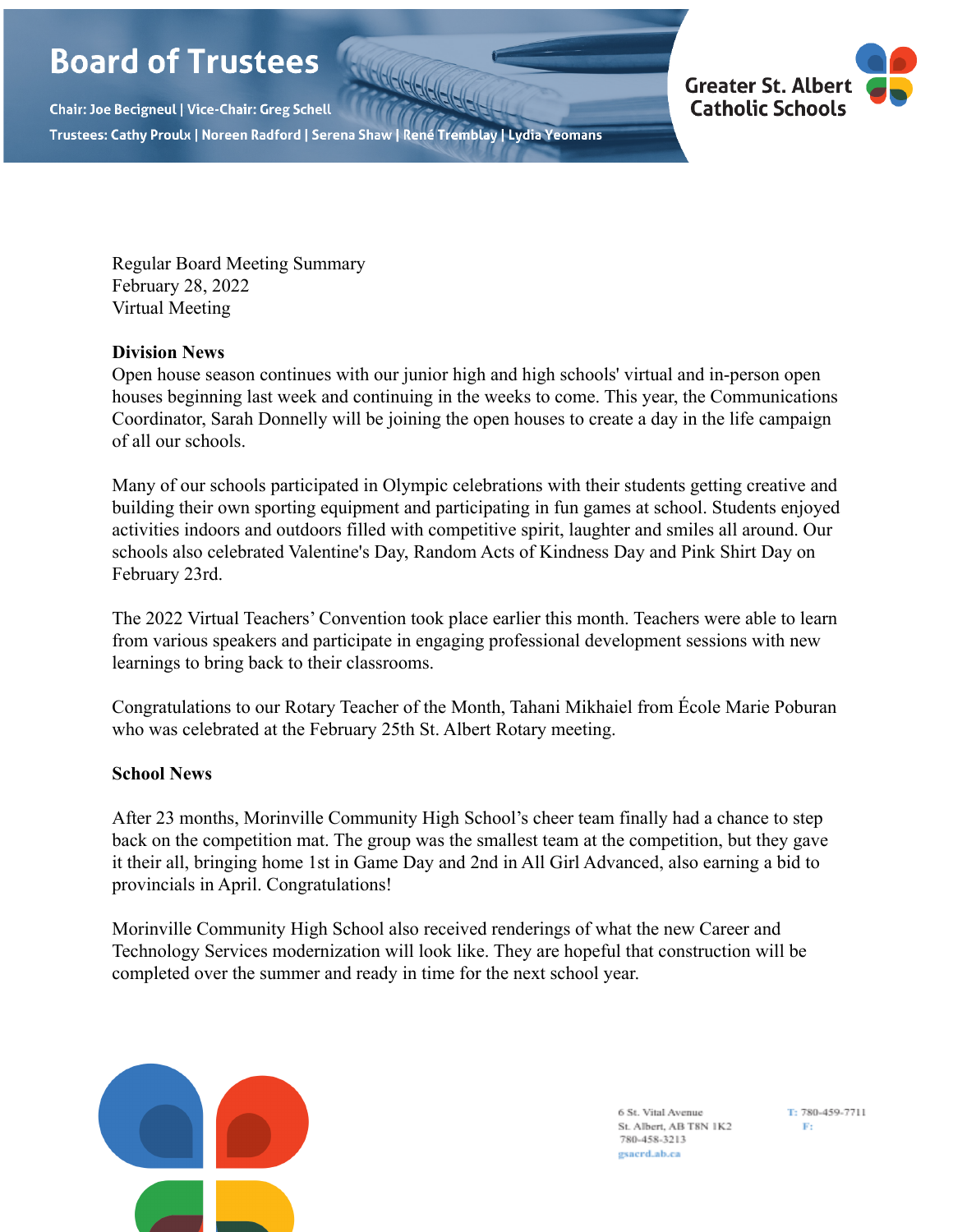

Kindness was a common theme in many of our schools during February. Students from J.J. Nearing Catholic Elementary school watched their Kindness Tree Bloom over the month as students showcased the kindness they spread! We could all use a little extra kindness in our day!

Students from Legal School decorated Postcards for Kindness that were delivered around the Town of Legal. The school received phone calls thanking the students for making someone's day. What a wonderful act of service for our students to participate in!

St. Kateri Tekakwitha Academy students also participated in spreading the word of kindness within their community by creating special messages to accompany coffee orders at the Morinville McDonalds.

Giving back to our community is one of our priorities with projects often led by schools and staff. But, there is nothing that makes us more proud than when our students take on their own giving-back initiatives. A few students from Sister Alphonse Academy organized a school fundraiser for the Stollery Children's Hospital, raising \$525.

École Father Jan students celebrated their French Heritage and Culture with Carnaval! Carnaval is truly one of the highlights every year. This year, they blessed with wonderful weather for the event! Bonhomme even made an appearance!

The ESSACHS Junior Girls and Junior Boys had a great weekend of basketball. The junior girls' team placed second in the SCA Tournament this weekend. After being down 19-2, the Skyhawks came back and fell short 58-51. Great work ladies on a hard fought game! The junior boys' basketball team won the consolation draw of the SCA tournament. The boys lost their first game of the tournament in a hard fought battle on Thursday. However, they managed to string together two straight wins on Friday and Saturday including a 16-point come from behind win against Paul Kane. Congratulations to Nick Baldwin who was named team MVP for the tournament.

The music specialist teacher for Neil M. Ross and Sister Alphonse Academy, Mrs. Janice Manderson, was recently nominated by one of her students for the Excellence in the Arts Teaching Award - Sponsored by the City of St. Albert. The Mayor just recently wrote her a letter of congratulations on her nomination. Janice is so deserving of this nomination, as she shares her passion about music with her students and truly inspires them to enjoy music in so many different ways. We are very excited for Janice and had to share this wonderful news with you.

ESSACHS secured \$5500 in academic awards sponsorship for their annual awards night. The top grade in each subject/option will receive \$100 for their fantastic achievements. For example, the student with the top mark in Math 10C and Math 10-3 will each receive \$100 if there are ties the money will be split.